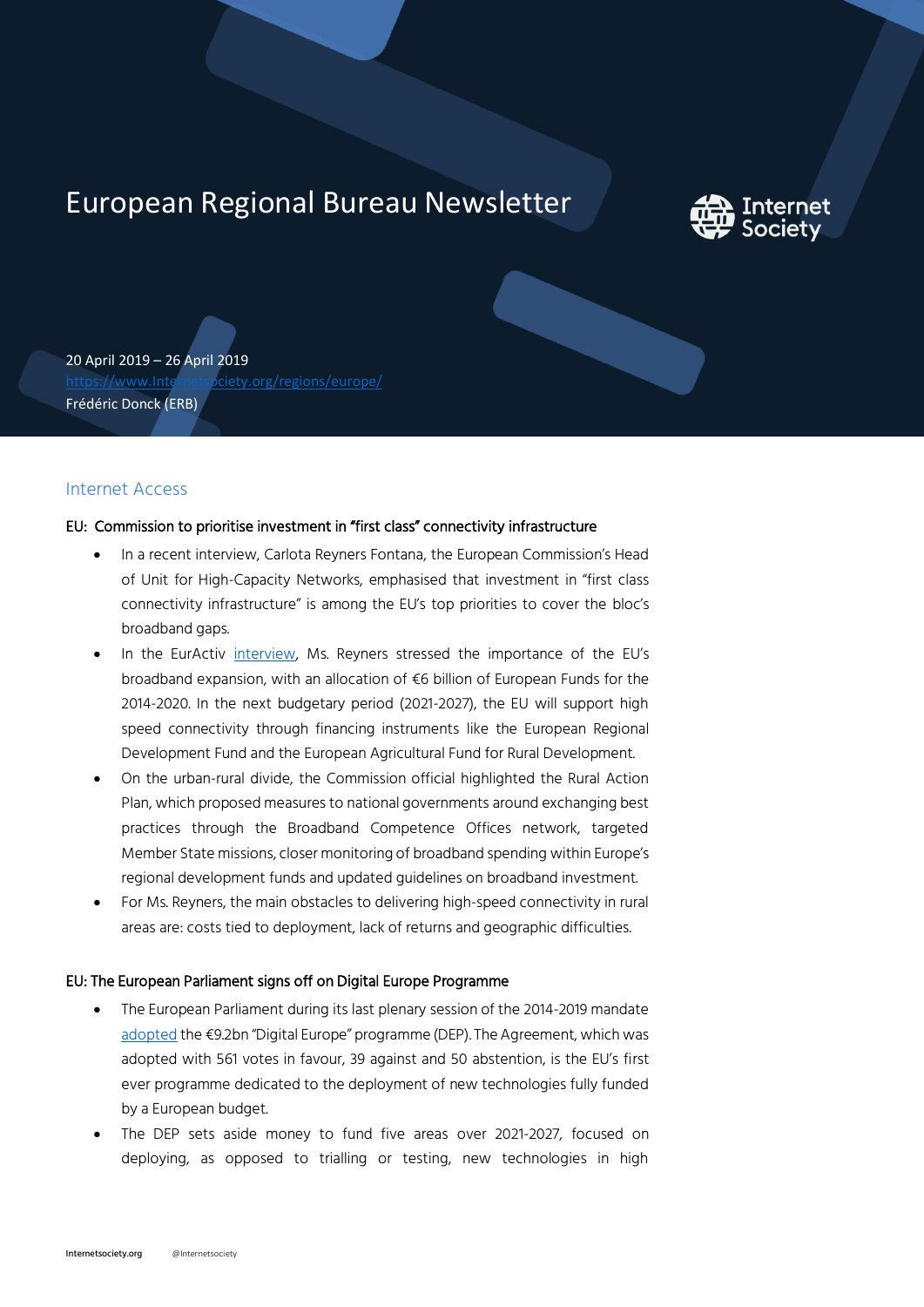performance computing, artificial intelligence, cybersecurity, interoperability and eGovernment, as well as educational programmes supporting Digital Skills.

 The rapporteur for the file, Angelika Mlinar, an Austrian Liberal Member of the European Parliament, welcomed the agreement reached between the European Parliament and Council, saying: "For too many years, Europe's tech sector has lagged behind third countries such as the US and China. We need a coherent Union-wide approach and an ambitious investment to secure a solution to the chronic mismatch between the growing demand for the latest technology and the available supply in Europe".

## **Trust**

#### Global: Mozilla releases its 2019 Internet Health Report

- The software company Mozilla has released its [2019 Internet Health Report](https://d20x8vt12bnfa2.cloudfront.net/2019/2019InternetHealthReport_shortversion.pdf) addressing "what it means for the Internet to be healthy, and to participate in setting an agenda for how we can work together to create an Internet that truly puts people first". The report itself is not a country-level index, but rather a mix of interviews, research and data analysis on how issues affecting the Internet can be solved.
- The report covers five themes: privacy and security; openness; digital inclusion; web literacy; and decentralisation. It concludes with a series of privacy-centred recommendations aimed at improving Internet health. These include frequent checking of app privacy settings, particularly with regards to internal data sharing and what could be defined as 'first class knowledge' of the user's preferences and habits.

## EU: Commission welcomes efforts by online platforms to fight fake news

- The European Commission [welcomed](http://europa.eu/rapid/press-release_STATEMENT-19-2174_en.htm) earlier this week the latest reports by Facebook, Google and Twitter on the developments made in March 2019 fighting online disinformation in the context of the 2019 European elections.
- The platforms did not, however, report on the same kind of information. While Google reported on concrete actions to improve the scrutiny process of the placement of political issue-based advertising in the EU, Facebook reported on actions taken against the online adverts that violated internal rules, for example, for including misleading or low-quality content. Twitter, on the other hand, provided an update of its political campaigning policy and provided further details on the public disclosure of political ads.
- Four EU commissioners, Věra Jourová (Justice, Consumers and Gender Equality), Julian King (Security Union), Mariya Gabriel (Digital Economy & Society), and Andrus Ansip, (Vice-President for the Digital Single Market), published a joint statement welcoming the platforms to fulfil their commitments. The statement also highlighted that "further technical improvements as well as sharing of methodology [will be] necessary to allow third-party experts, fact-checkers and researchers to carry out independent evaluations".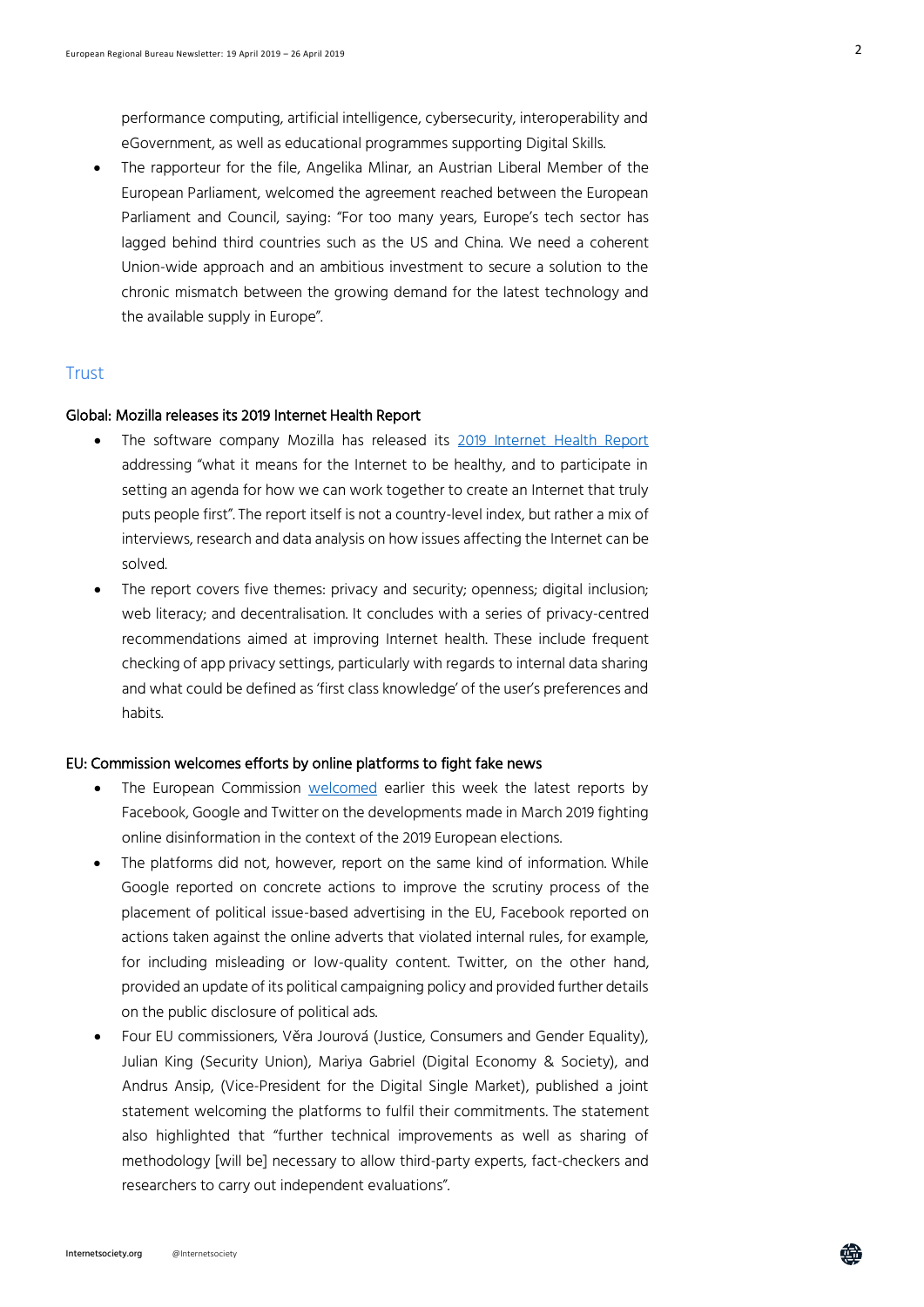#### UK: Minister considering "potential criminal investigation" into high-level 5G leak

- Following the unauthorised disclosure by a high-placed member of the British government of confidential discussions on the role of Huawei Technologies in Britain's 5G network supply chains, the British culture minister Jeremy Wright [announced](https://www.euractiv.com/section/5g/news/uk-minister-huawei-leaks-unacceptable-criminal-investigation-possible/) he was considering a potential criminal investigation.
- The information leak occurred after a meeting of the British National Security Council (NSC), during which the decision was taken of banning Huawei from all core parts of the country's 5G network.
- Wright stated: "I do not think that the motivation for this leak matters in the slightest. This was unacceptable and it is corrosive to the ability to deliver good government."

#### Germany: Google's online copyright dispute with publishers escalates

- VG Media, a collecting society that manages the rights of German press publishers like Axel Springer along with radio and TV stations, has [asked](https://www.faz.net/aktuell/feuilleton/medien/vg-media-fordert-von-google-einen-lizenzvertrag-16146341.html) Google to retroactively pay €1.24 billion over the use of copyright-protected content from 2013 until 2018.
- According to Politico, the tech giant could be planning on counteracting the fine by arguing that the publishers "have received hundreds of millions of clicks through the search engine, which had been freely monetizable".
- The collecting society invoked the recently-adopted European copyright reform, which grants publishers a neighbouring right, and while this directive has not yet been published in the EU Official Journal, the case foreshadows many of the upcoming disputes likely to be faced by Google in the future.

#### Belgium: Privacy Watchdog pursuing stricter compliance with GDPR

- Eleven months after the entry into force of the GDPR, the Belgian Data Protection Authority (GBA) put in place a [stricter system](https://www.tijd.be/politiek-economie/belgie-federaal/Privacywaakhond-controleert-strenger-op-naleving-GDPR-regels/) to further monitor corporate compliance with european privacy rules.
- The GBA will apply a more sophisticated penalty scheme that can go up to 20 million euros or 4% of the company's revenue.
- The recently appointed Chairman of the GBA, David Stevens, recognised that Belgian companies certainly "showed procrastination" when introducing the European data protection rules, and acknowledged the GBA's current lack of a management committee. However, Chairman Stevens told newspaper De Tijd, that the "time to sit back and relax over GDPR is over", and that the watchdog will be going the "extra mile" to ensure Belgian companies comply.

#### Ireland: New investigation into Facebook's security systems

 The Irish Data Protection Authority (An Coimisiún um Choisant Sonraí) has been [notified](https://www.dataprotection.ie/en/news-media/press-releases/data-protection-commission-opens-statutory-inquiry-facebook-0?utm_) of Facebook's password storage in plain text format in its internal servers and is now studying the company to check its compliance with the GDPR on this issue.